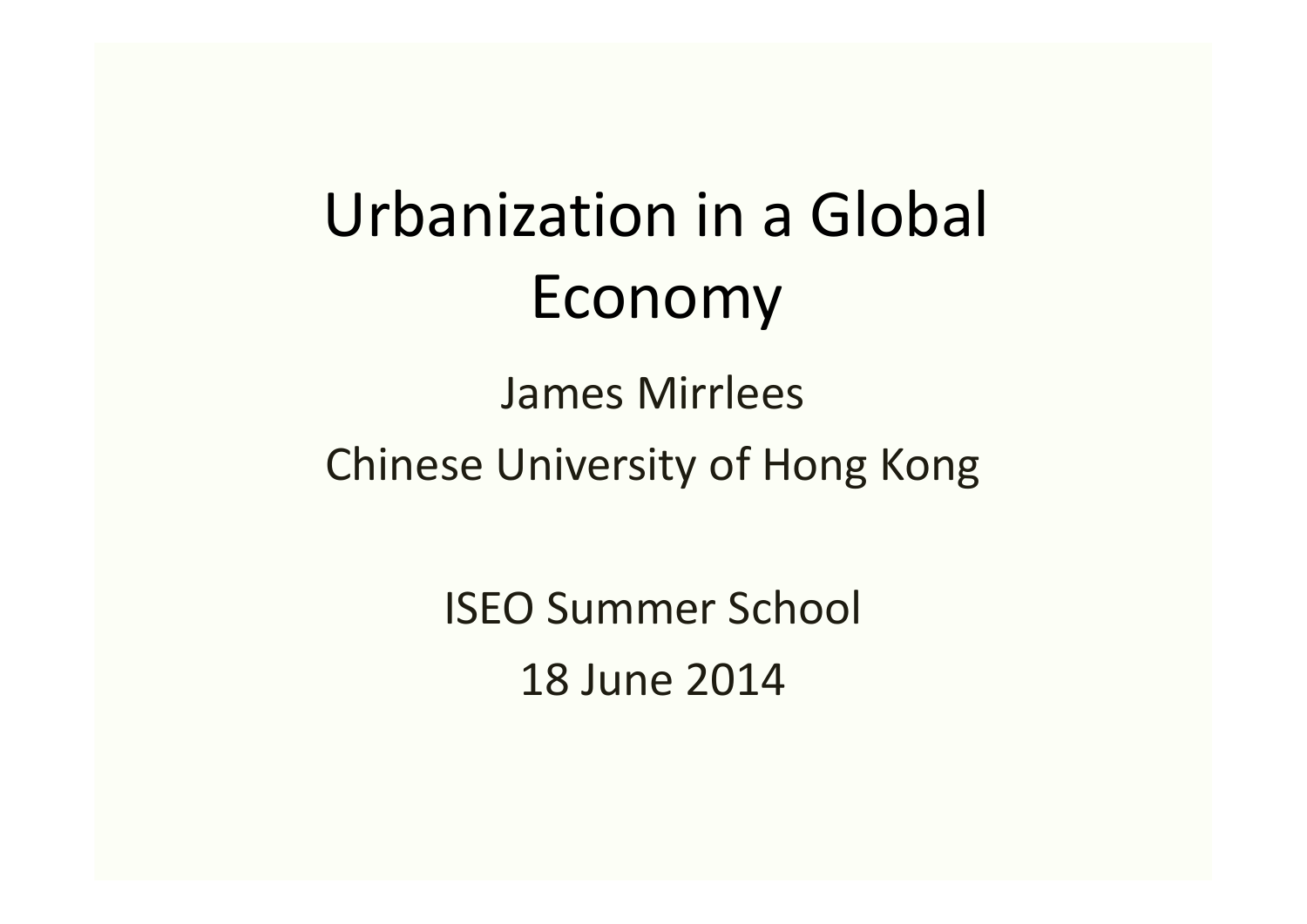#### **Travel**

- Travel and transport are major sources of pollution and other externalities.
- Not just (or mainly) atmospheric, also, e.g., congestion, noise, injury.
- The externalities are direct, and indirect from inputs into the production of travel.
- Obvious answer: tax.
- The social cost varies greatly with time, type, and place. E.g. congestion at rush hour.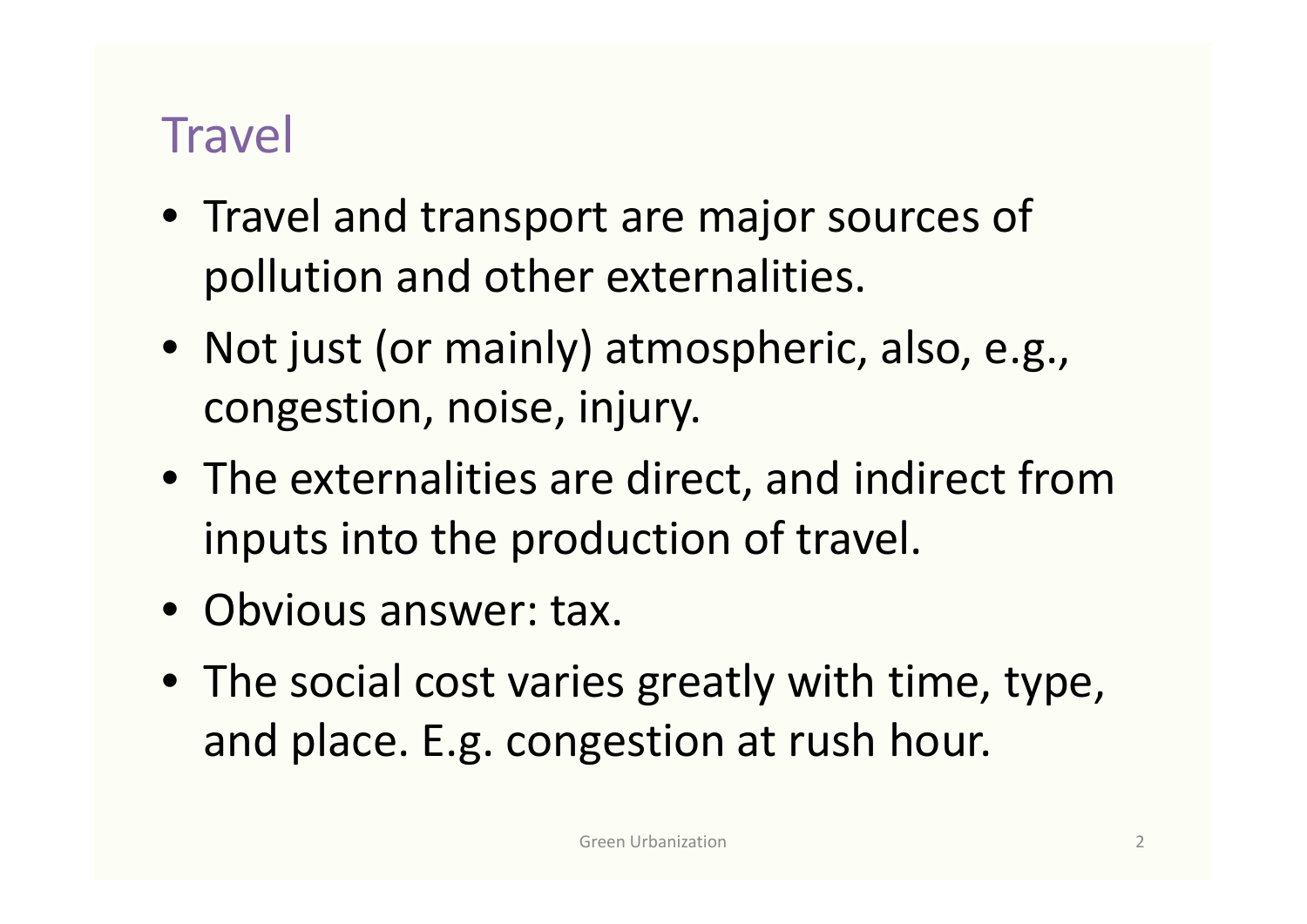## Size of social cost

- Estimates of the cost of congestion on major roads of cities at peak are very high.
- Each minute you spend driving there adds a little to the time many others take travelling.
- If you drive a petrol-car, it adds to greenhouse gases in the atmosphere.
- And you have an increased risk of accident.
- An algorithm to calculate tax at each place and time is needed.
- Even a small positive tax can be unpopular.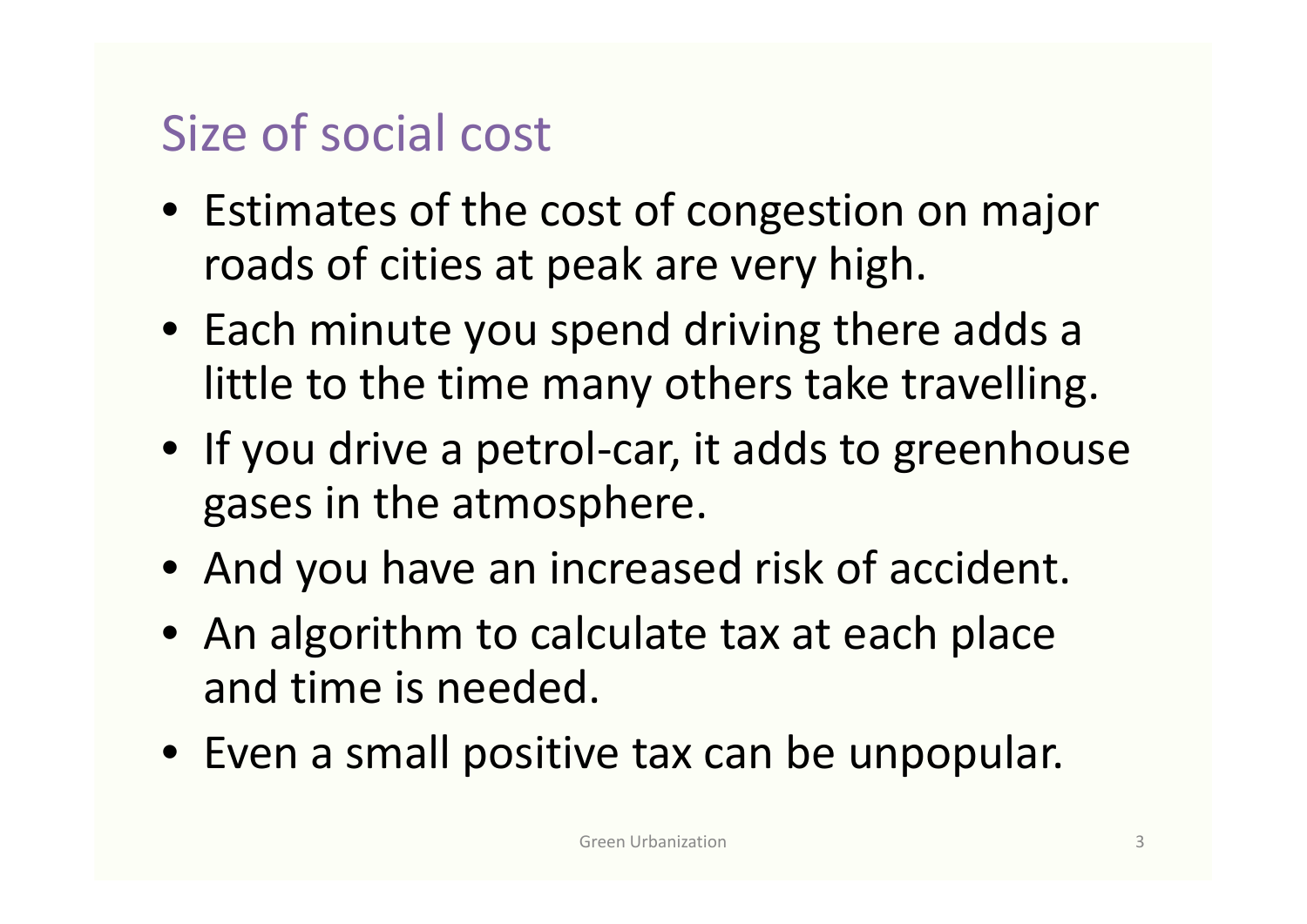#### Second best

- Therefore we look for second-best policies.
- Some, like vehicle regulations and checks are needed anyway.
- But it is not clear there are rational calculations behind the regulations created.
- Subsidies for R and D are often recommended, and introduced.
- They can lead to wasteful spending. It is low use that needs corrected. More later.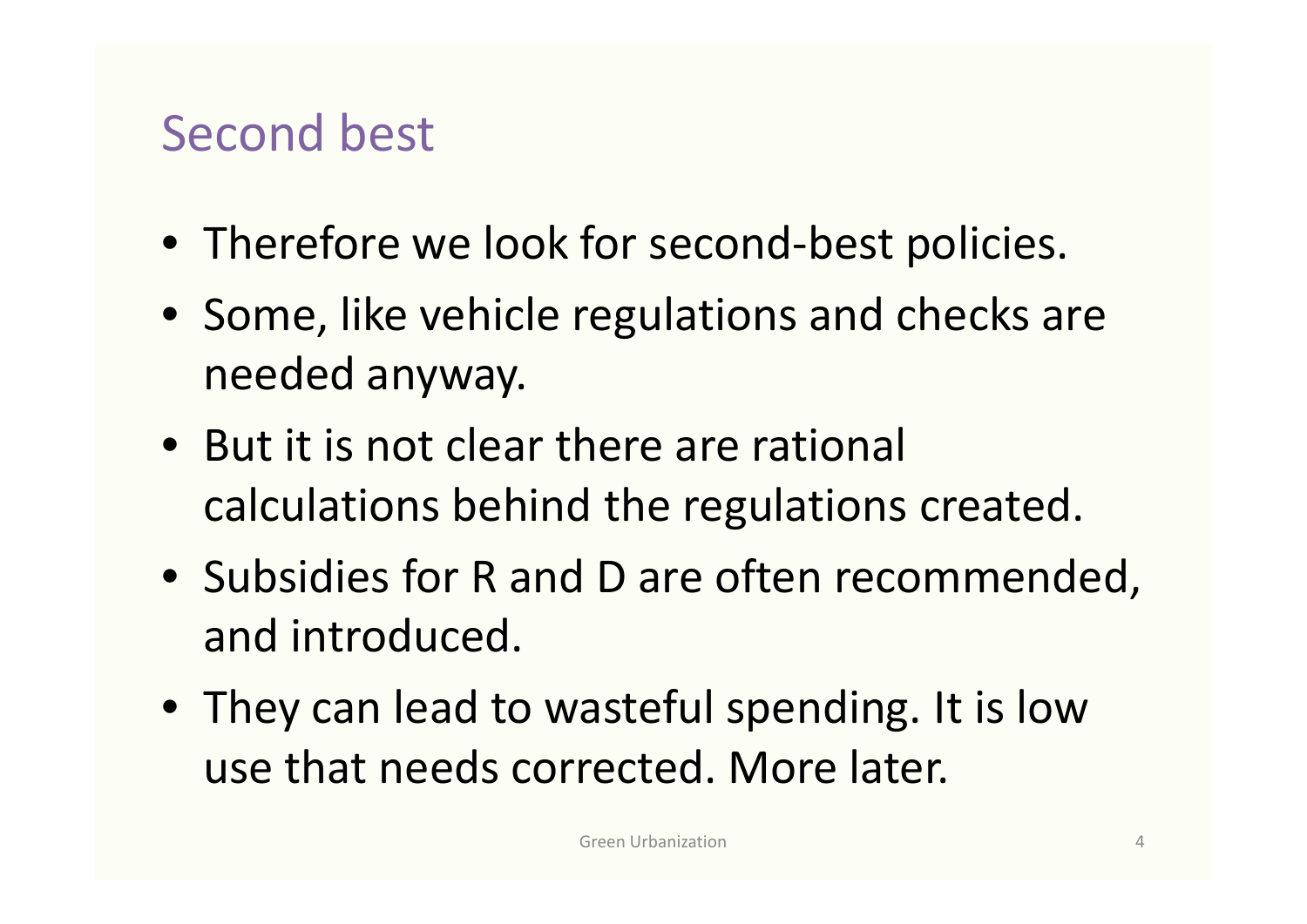# Indirect Reduction of Demand for Travel.

- Another second-best set of policies come from asking what generates demand for travel and transport.
- Distance of home from work; affected by choice of where to live, and producer's choice of scale and location.
- Distance of home from production of consumer goods and services.
- Ask then: what is optimal urban geography?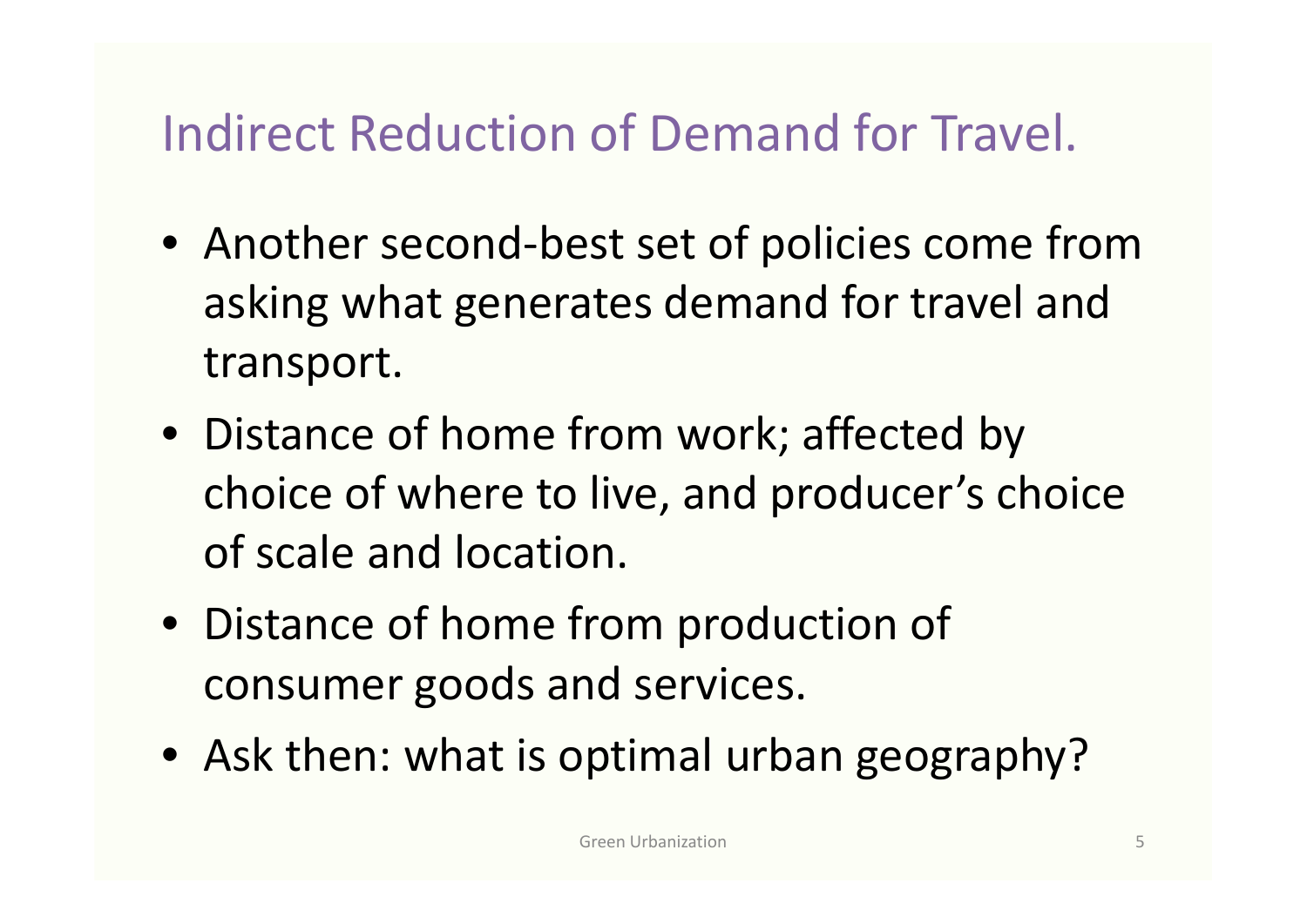#### Methodology

- Since it is messy to model cities (or even villages) with adequate precision, we construct simplified models.
- We ask, for these imaginary little worlds, what would be optimal.
- Then apply the same recommendations tentatively to reality.
- And try to think whether it really makes sense.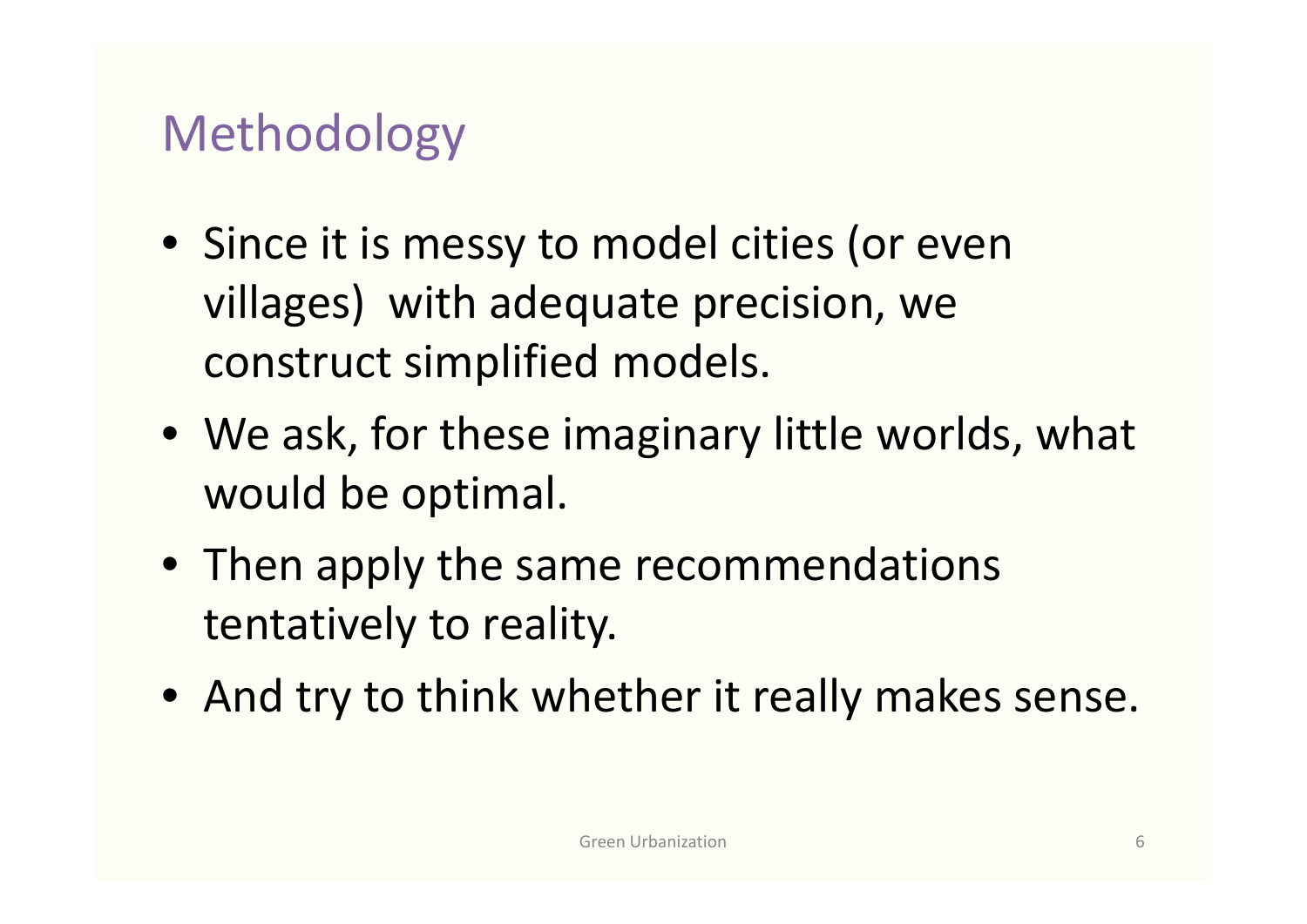## The Optimum Town

- Imagine a town with central employment (the CBD). Workers each choose home, a plot of land. Utility depends on the area of home, the distance from the centre (because of commuting costs), and the local population density (because of noise, aesthetics, security).
- Land price depends on distance from the centre. With unequal incomes, sort by distance, but it's ambiguous which way.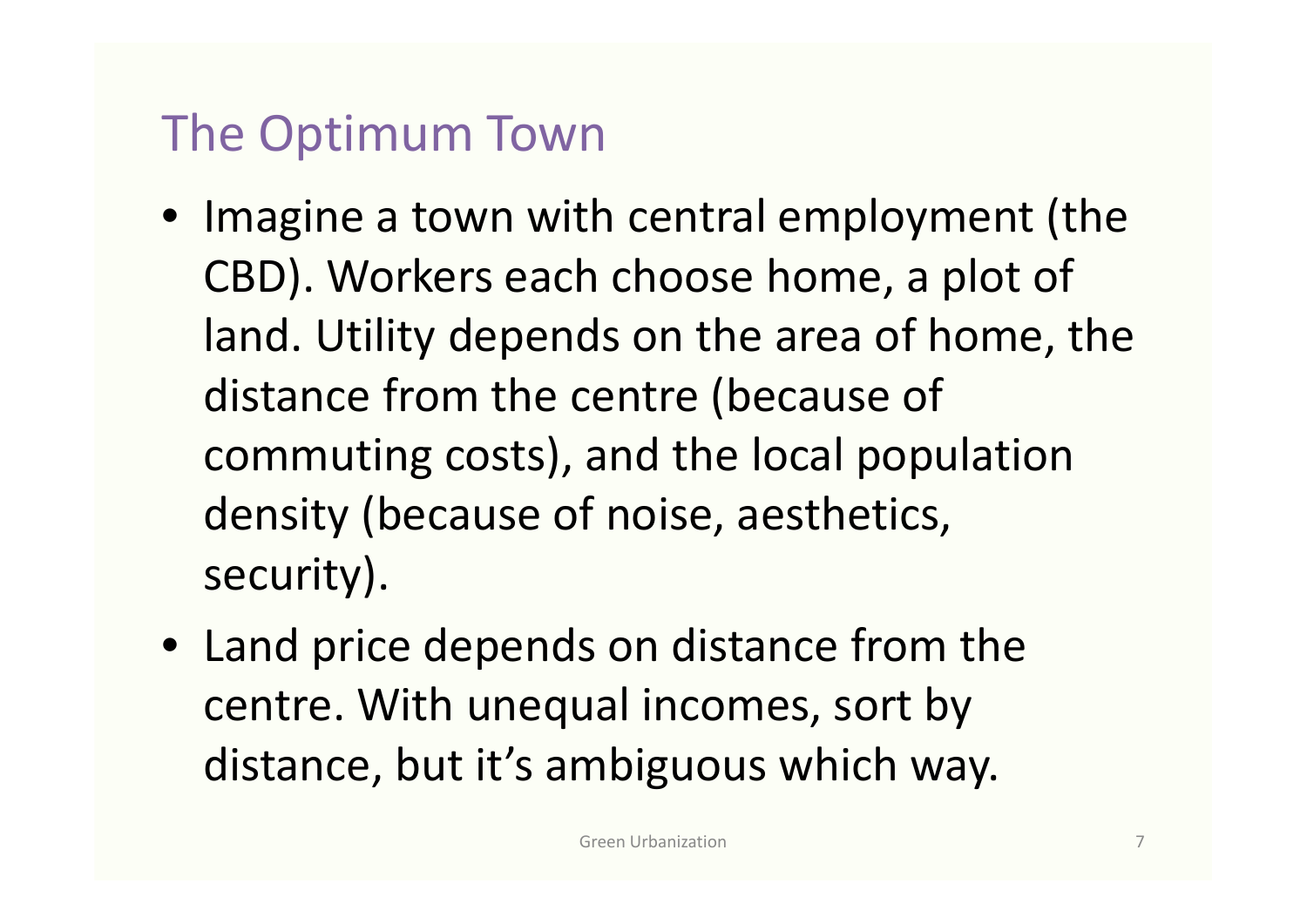#### Travel subsidy

- If people prefer to have a lower local density, one way of achieving the optimum is by a subsidy to travel.
- People would live further from the centre the higher the subsidy, reducing density and increasing utility.
- The other reasons for taxing travel remain.
- The optimum can also be achieved by housing estates, which may have other advantages.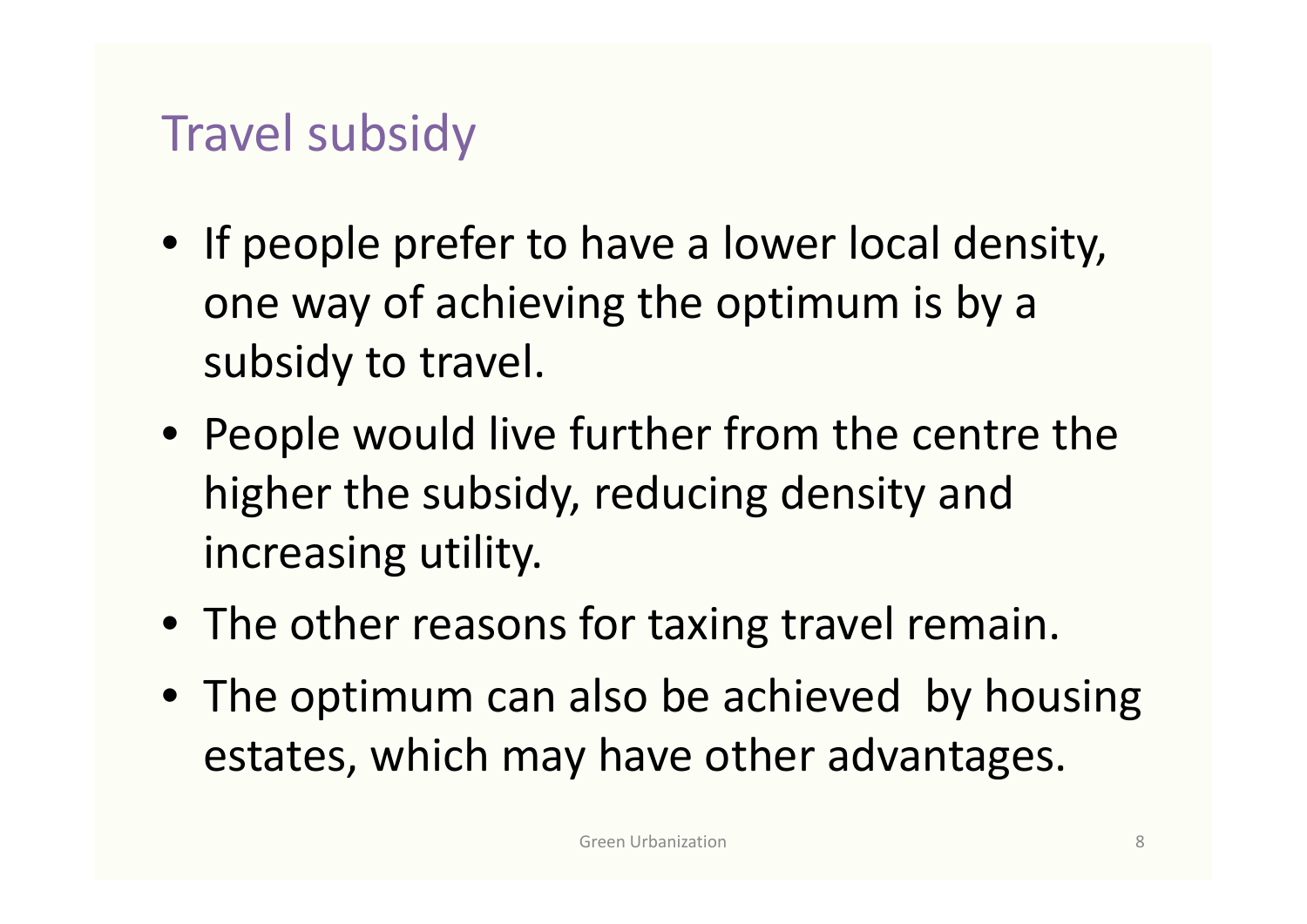#### Other uses of the Model

- Interesting to see if rising numbers in a town would increase land price, and by how much.
- In the simplest case, the circular town, land price should rise less than proportionately to numbers.
- But it should rise, perhaps faster if wages are rising too.
- Do not automatically blame speculation!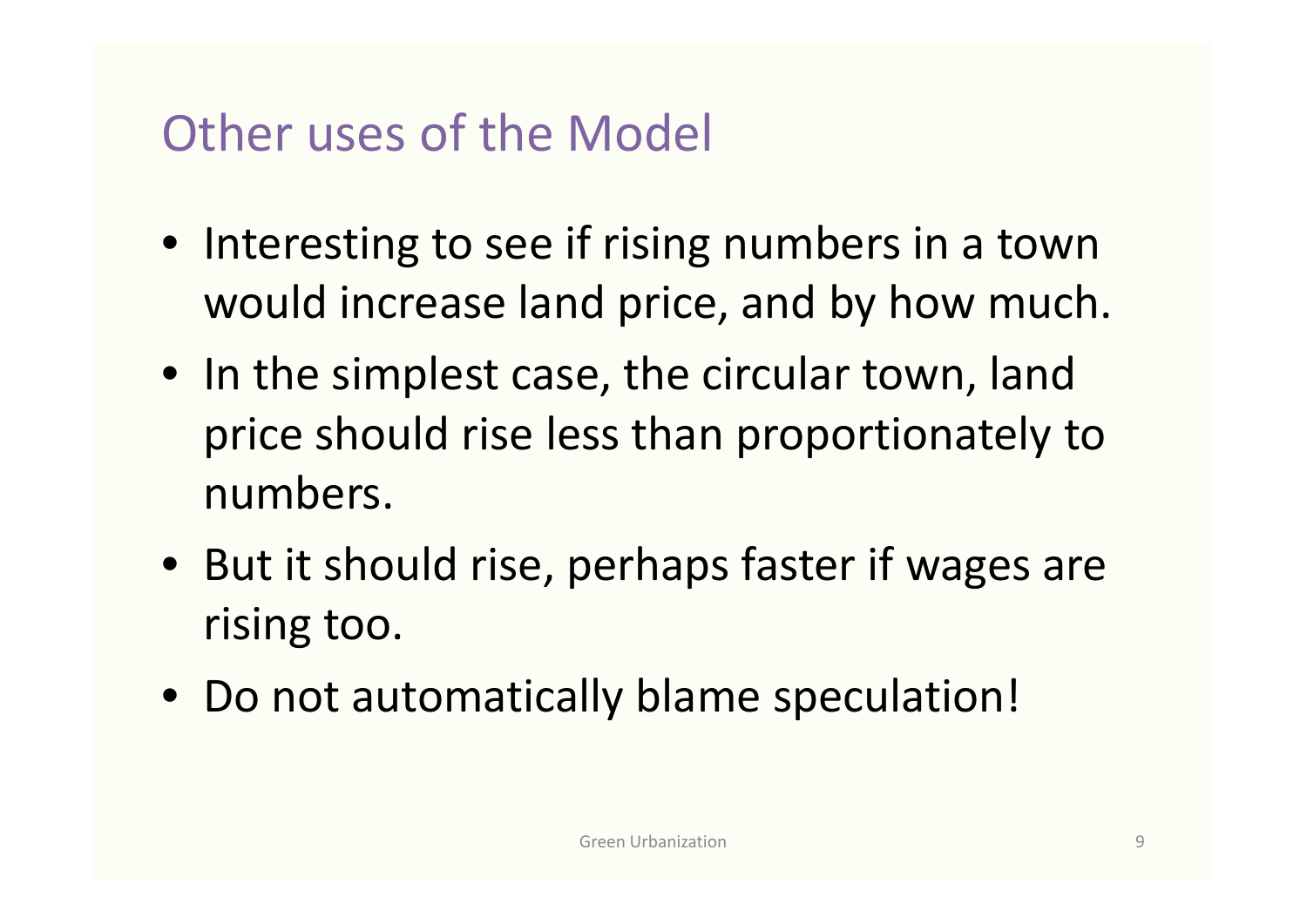## Geography with Economies of Scale.

- Urban areas maybe first happened for security. But even that arises from economies of scale.
- The total externality from travel in traditional rural areas seems very low.
- It is urban development that introduces travel and transport with significant external costs.
- Because economies of scale are substantial.
- What can we say about the optimum?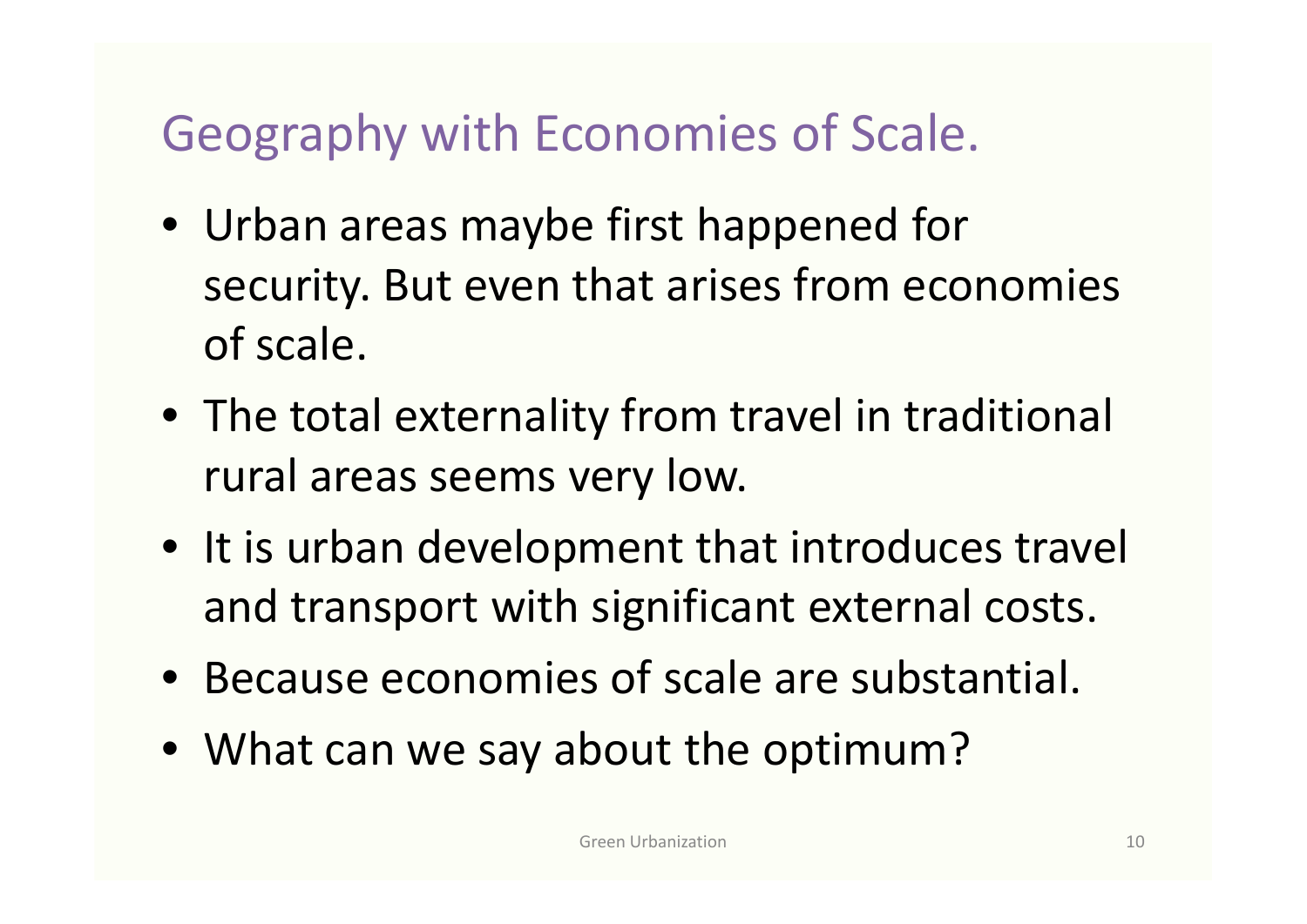## Optimum Scale

- The simplest case: production is  $f(n)$ , where *n* is number of workers in the firm.
- There are many producers.
- A worker's utility is  $u(c, n)$ , where consumption c comes from distributing production.
- The optimum is shown in the next slide.
- It is equilibrium if the firm has to pay a wage given by  $u(w(n), n) =$  opportunity utility.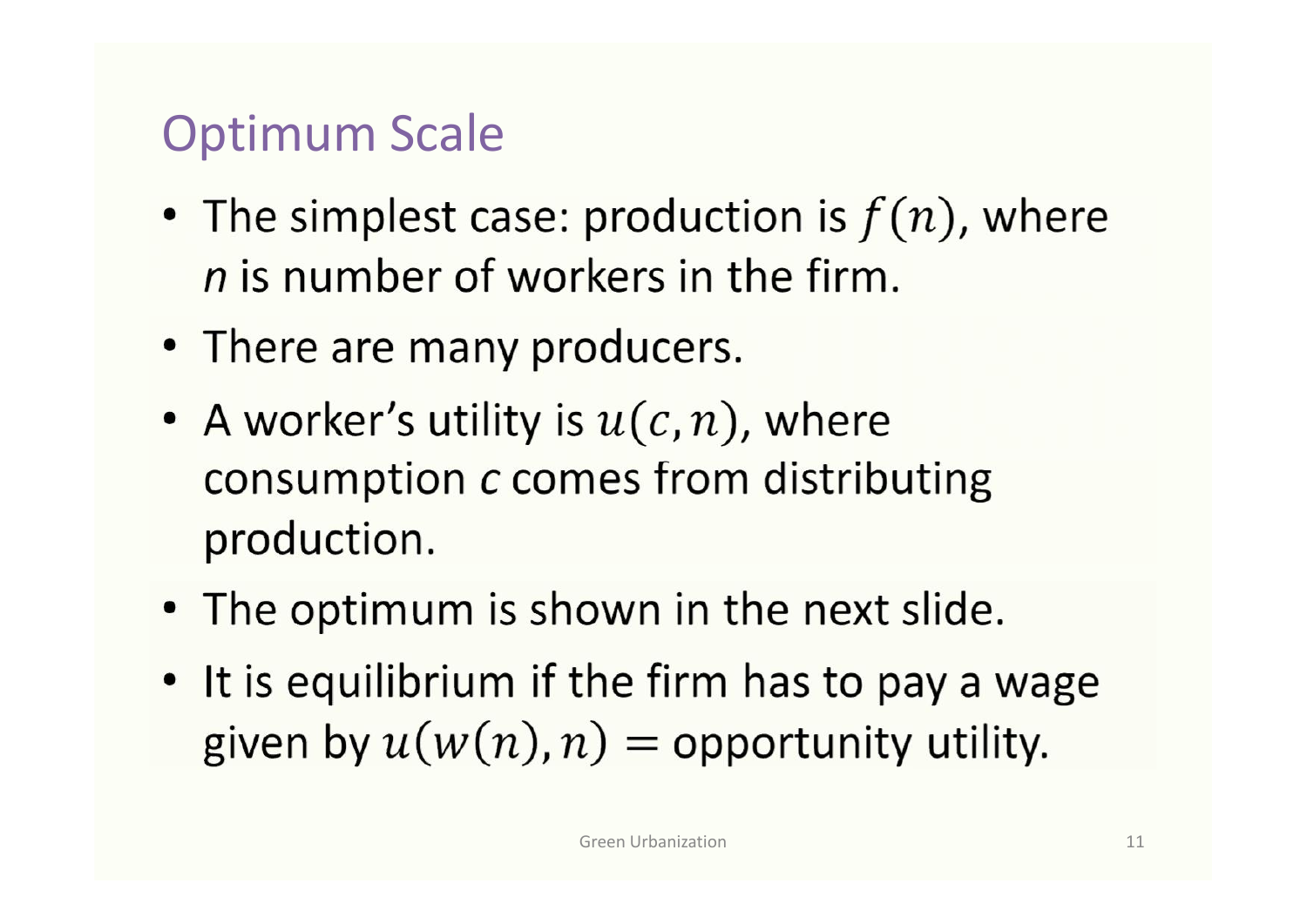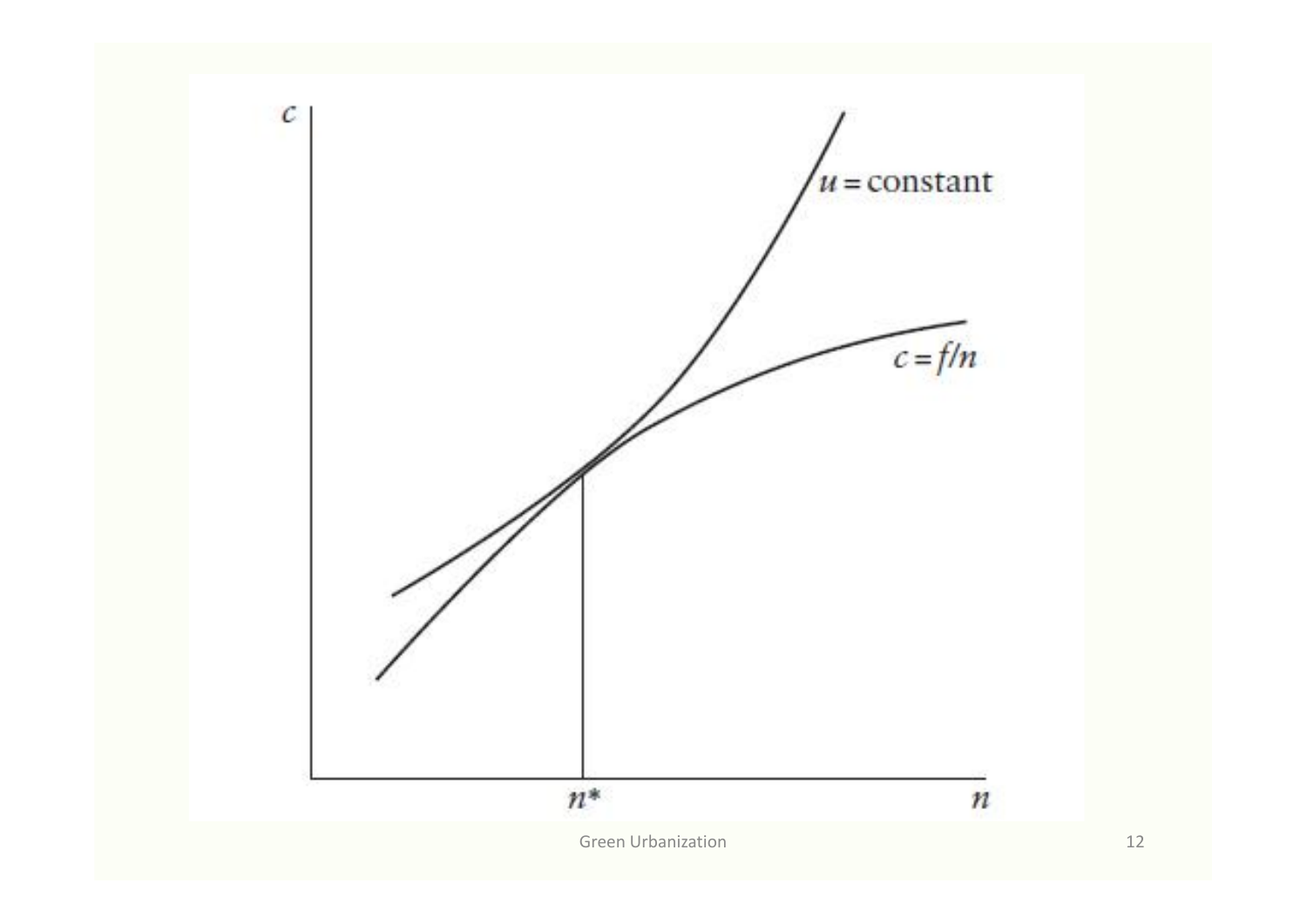#### Demand-limited Production

- This result holds only when optimum scale is (much?) below demand for product. Aircraft are an example of demand-limited scale.
- The most interesting example is invention, where the marginal cost of using new knowledge is zero.
- Optimum use is demand at a zero price.
- How implement? Use-proportional subsidies, with small standard royalty?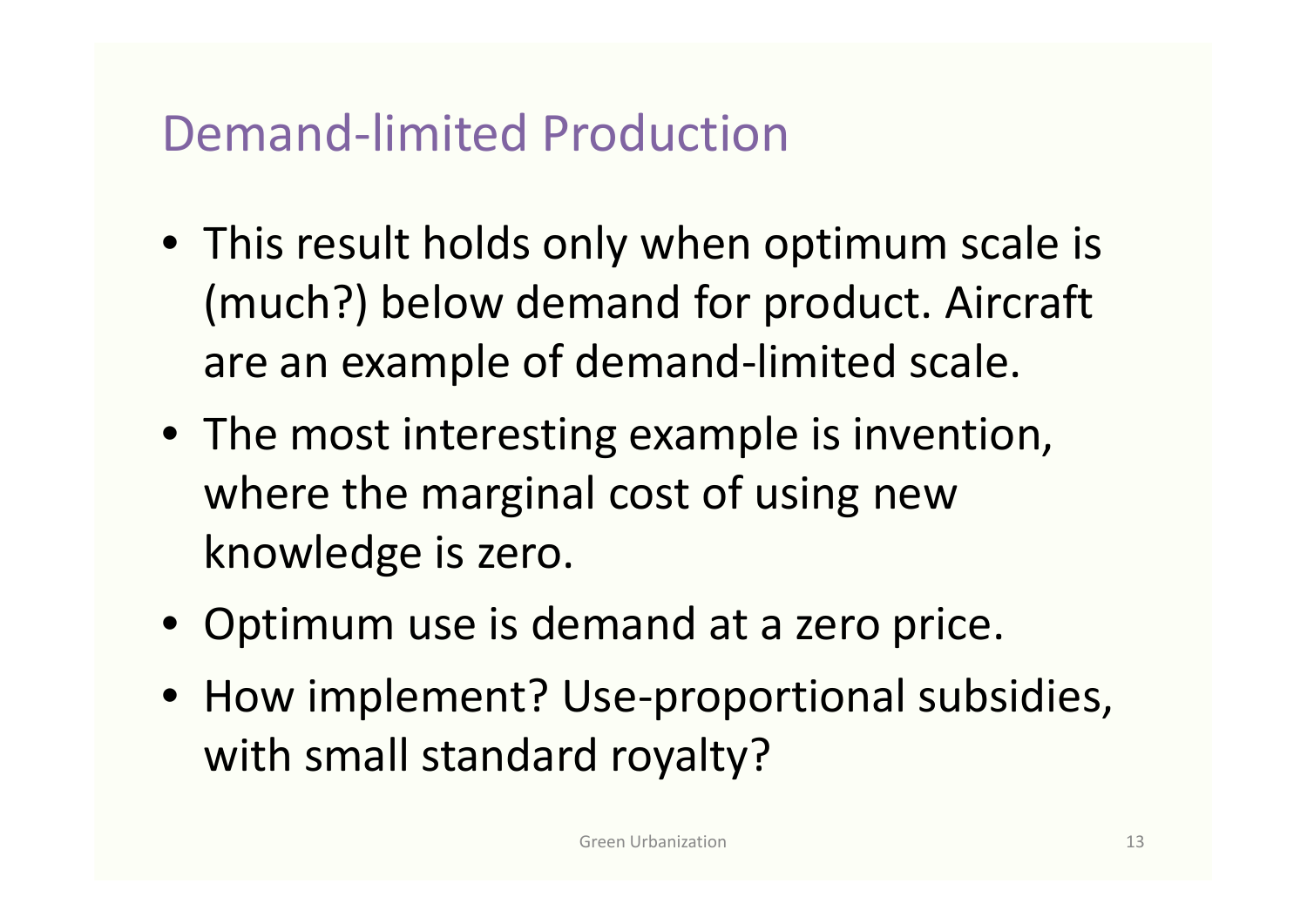# Multiple goods

- Cities produce many different goods and services.
- Typical case: export goods, with significant economies of scale, and non-traded goods for city residents.
- Many export goods also, because of available infrastructure. And there may be external economies among them.
- Is this suboptimal?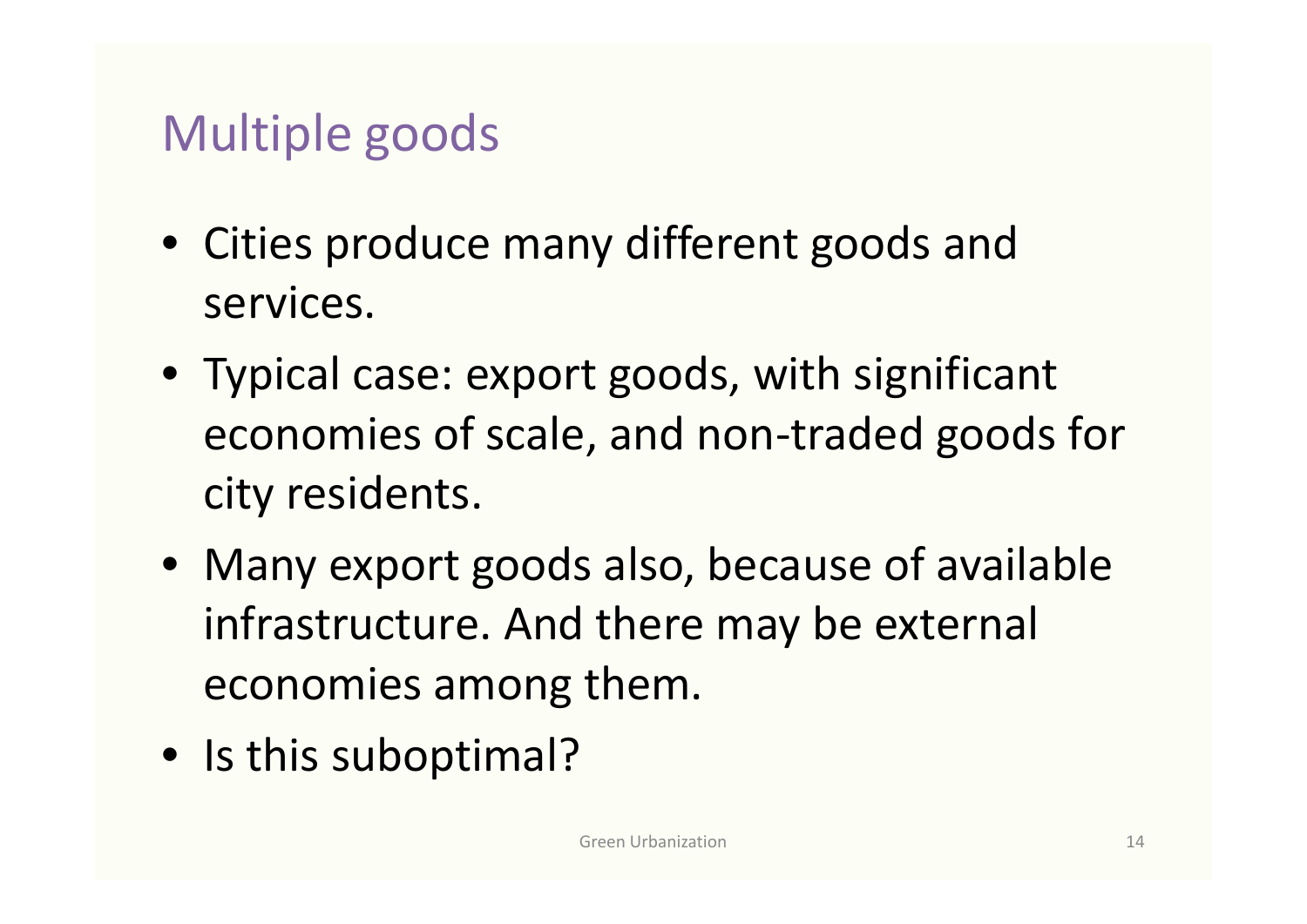#### Overemployment

wage is determined by  $u(w, \Sigma n_i) = U \cdot n_i$  maximizes<br>  $f_i(n_i) - w(\Sigma n_i) n_i$ , given the other  $n_i$ . Suppose firm *i* produces  $f_i(n_i)$ , employing  $n_i$  people. The

 $f_i(n_i) - w(\Sigma n_i)n_i$ , given the other  $n_j$ .

Then we do not get the optimum : for that, we should  $\sum [f_i(n_i) - w(\sum n_i)n_i].$ 

There is an external diseconomy here. Employing more workers increases the wage to all other producers. The marginal cost of employment is below the marginal social cost.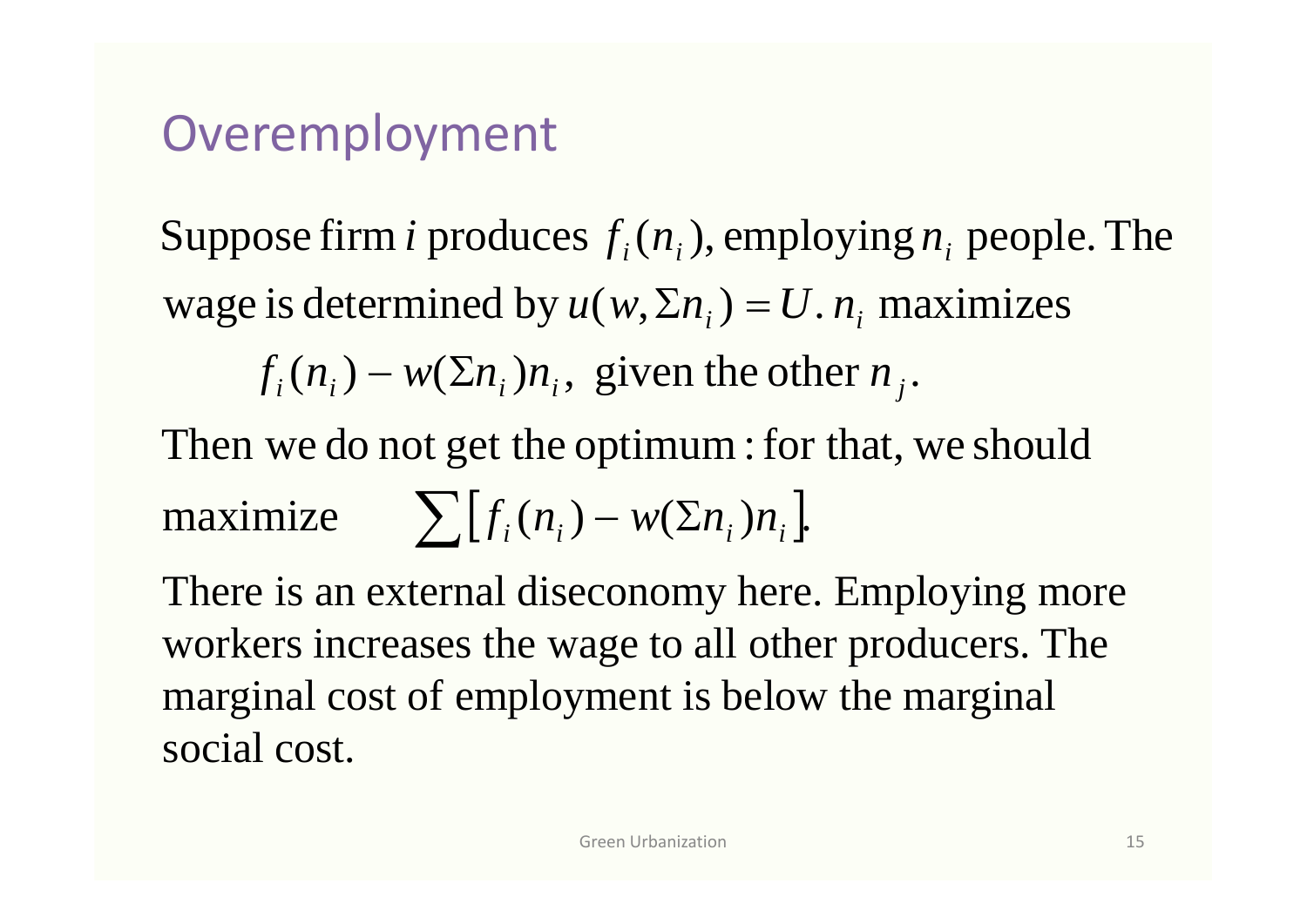# Optimum Size of Cities

- Most large cities suffer from atmospheric pollution, and congestion. Thus, in the model, the wage increases with the size of city.
- In this simple model, each city in the country is too large. There are too few cities.
- This looks like a real phenomenon.
- The implied policy is marginal taxation of employment.
- One can argue low-wage labour should be subsidized, on distributional grounds!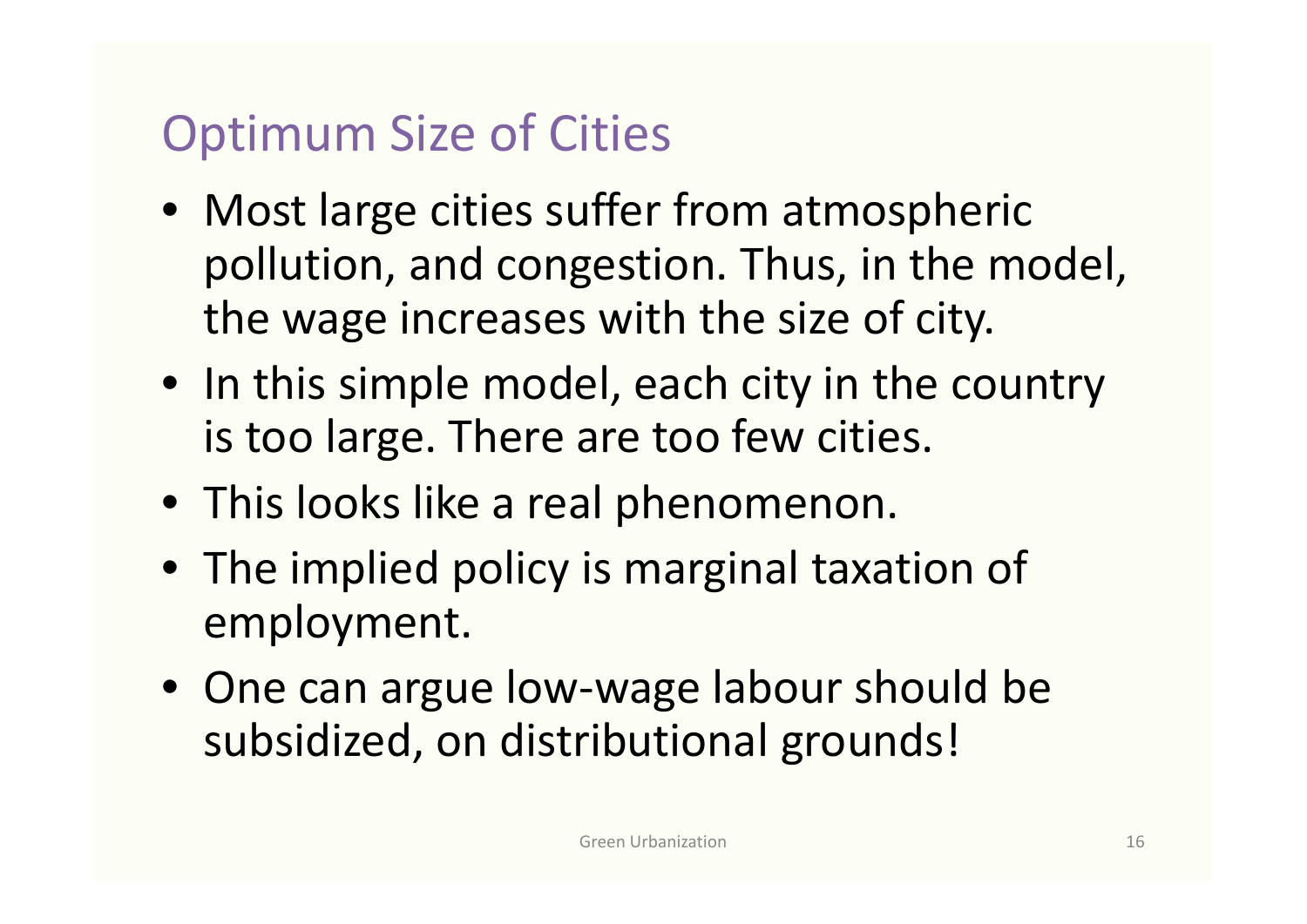#### **Politics**

- Cities are created as a political act, and their growth is influenced by political decisions, such as planning permissions.
- Why do city administrations want their cities to grow?
- Is city autonomy undesirable? If so, what incentives might be employed to encourage socially desirable reform?